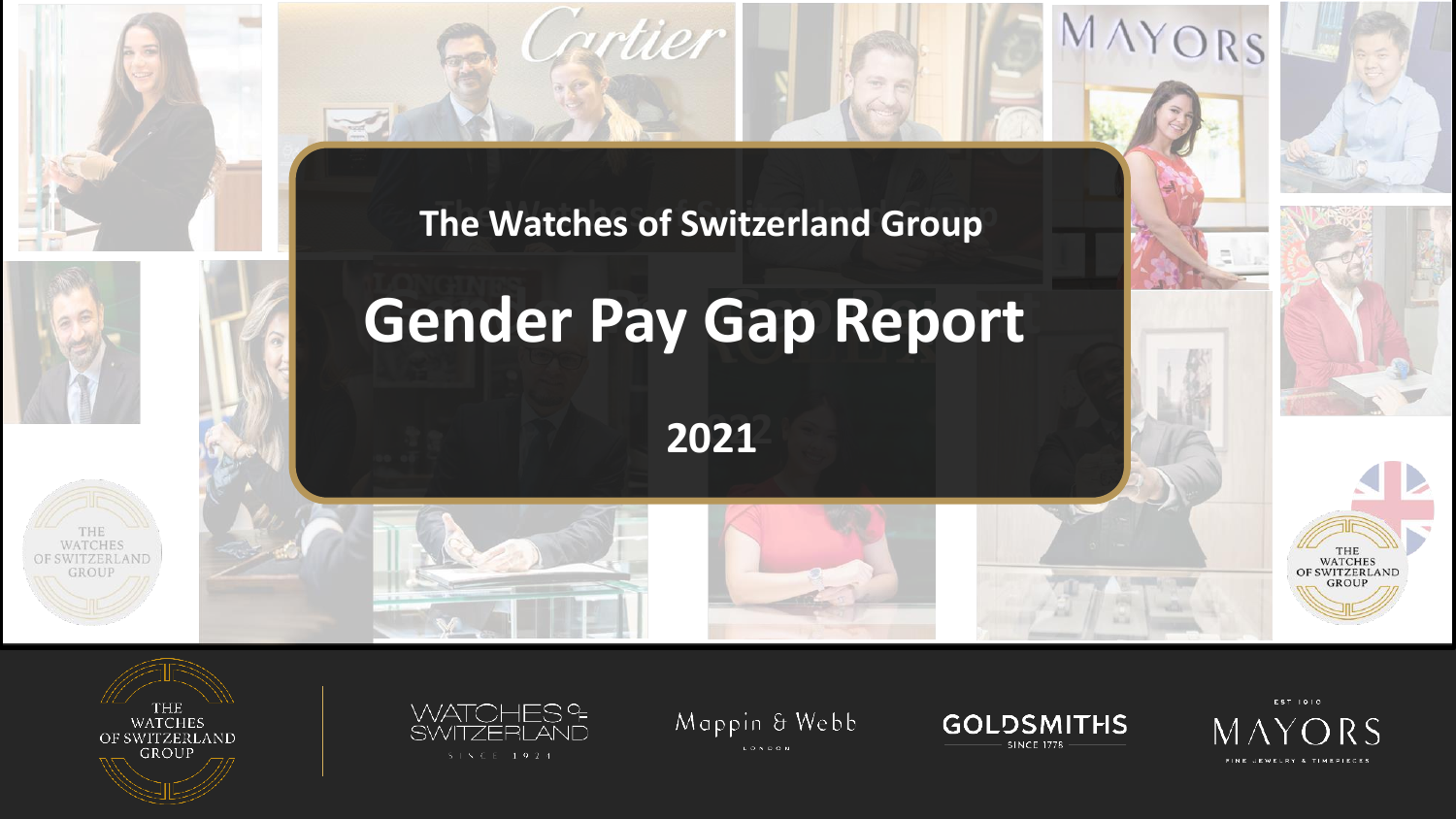

The Watches of Switzerland Group is the UK's largest luxury watch retailer, operating in both the UK and US. A globally recognised specialist retailer of Swiss luxury watches with a complimentary luxury jewellery offer, the Group has been listed on the London Stock Exchange since 2019. In the UK, our store portfolio comprises of Watches of Switzerland, Mappin & Webb, Goldsmiths and mono-brands boutiques.

Our success depends on our people and we are extraordinarily proud of our culture which promotes fairness, diversity and equal opportunity for everyone. Our goal is a team of highly engaged colleagues who are committed to learning and intend to develop long term careers with the Watches of Switzerland Group. We value the contributions of all of our colleagues equally and women and men receive equal pay for doing the same or similar jobs.

The gender pay gap shows the difference in the average rate of pay of men and women across the organisation regardless of roles; the methodology for the calculation is set out by the government and compared to the previous year. Data is captured as at April 5<sup>th</sup> 2021.

Like many organisations, the Watches of Switzerland Group's overall gender pay gap is driven by our support centre based, Senior Executive team.

Ours is a stable leadership team but one which has expanded with the growth of our business since IPO and it's pleasing to note that we are starting to see a reduction in our gender pay gap as more senior women join our organisation and are promoted through the ranks. This year we have seen our median gender pay gap reduce from **28%** in 2020 to **25%** in 2021. Whilst there is still a way to go, we are encouraged by this progress and expect it to continue as the Group continues to grow.

It's important to note that at company level, the upper quartile is the only quartile where we see a gender pay gap. Across the remaining **75%** of our total population, **the median and mean pay gap is 1% or lower**. When we look in closer detail across our Retail divisions, we continue to report progress in closing the gender pay gap in all three of our UK Retail businesses.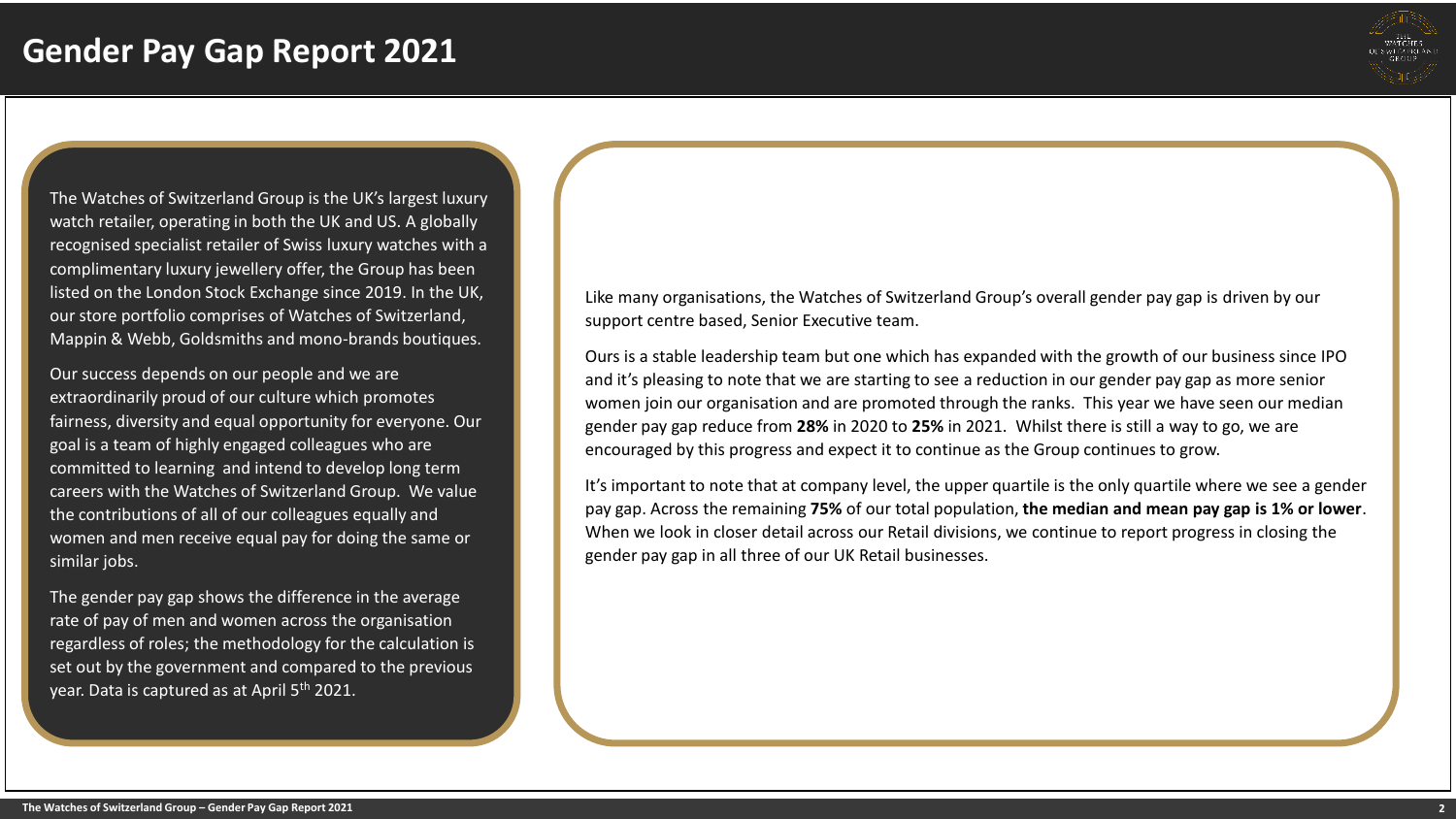

## **Total Company**

|                    | <b>Mean</b>       | <b>Median</b>     |                                                                                                                                                                                                                                                                                                 |
|--------------------|-------------------|-------------------|-------------------------------------------------------------------------------------------------------------------------------------------------------------------------------------------------------------------------------------------------------------------------------------------------|
| $\blacksquare$ Pay | 25%               | 18%               | The gender pay gap is based on hourly rates of pay at the snapshot date of 5 <sup>th</sup> April 2021 and the bonus gap is based on bonuses paid in the<br>12 month reference period prior to this. Bonus pay to includes commission and incentives as well as store and company bonus schemes. |
|                    | 28% previous year | 19% previous year |                                                                                                                                                                                                                                                                                                 |
| <b>Bonus</b>       | 40%               | 32%               | In the reporting year ending 5 <sup>th</sup> April 2021, the company bonus scheme did not trigger due to the impact of the global pandemic on the final<br>Quarter. Bonus payments therefore relate to commission payments and other incentive arrangements for Store Colleagues in the main.   |
|                    | 51% previous year | 47% previous year | 98% of women and 93% of men received bonus payments.                                                                                                                                                                                                                                            |

**Quartiles**

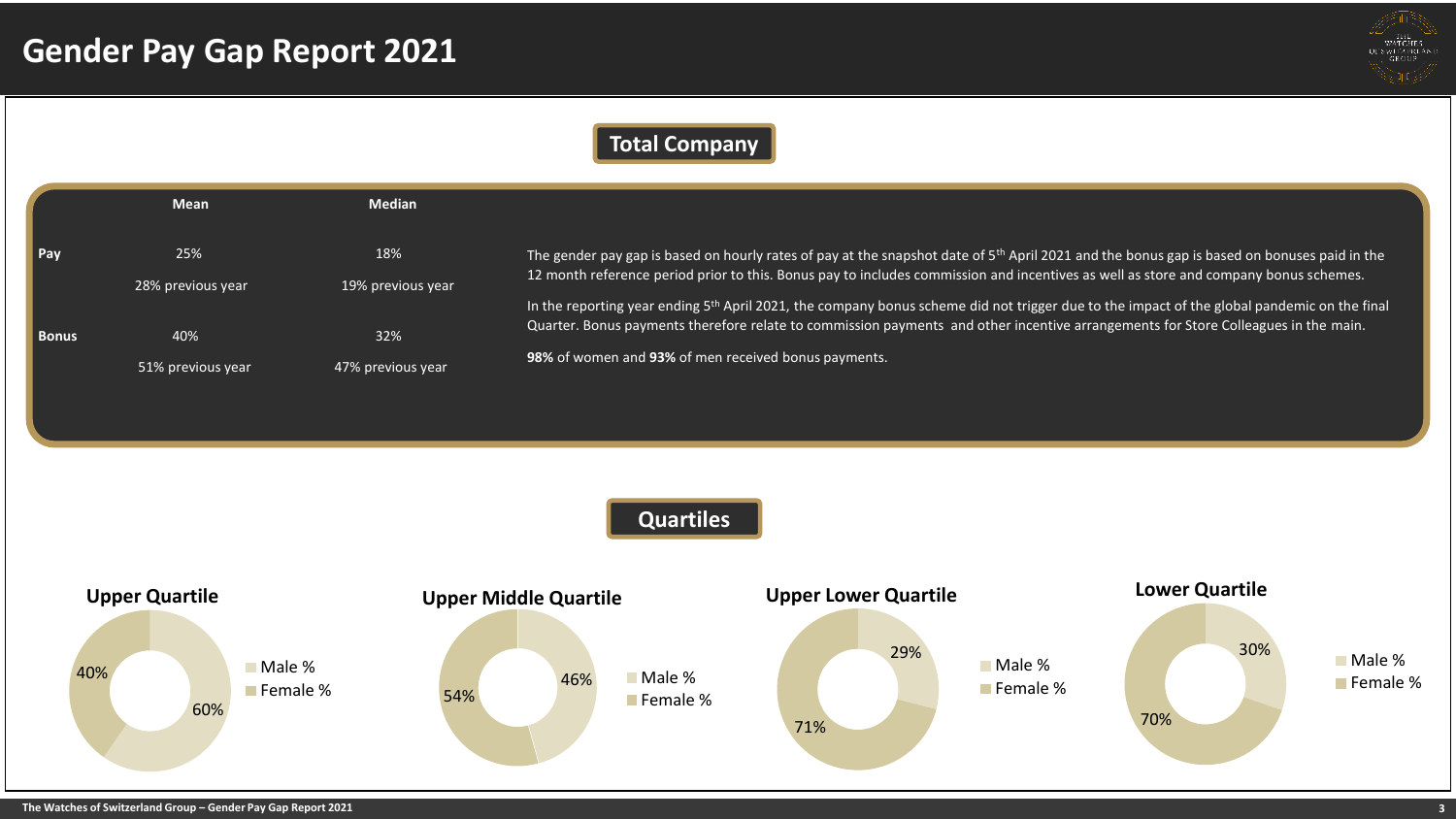



It isn't a requirement to report the gender pay gap by quartile but, as we did last year, we think it's helpful do so as it shows that our gender pay gap is driven by our top quartile of jobs.

In the Watches of Switzerland Group there are 442 colleagues in each quartile and the range of jobs in the upper quartile goes from Brian Duffy, CEO to a luxury showroom Deputy Manager in a regional shopping centre. This is a much broader range of jobs than would probably be the case if we were a much larger organisation and whilst not disguising the fact that more of our most senior roles are currently filled by men than women, we hope it begins to explain the gap. We are pleased to see that we are making progress in closing the gap at the top of our company.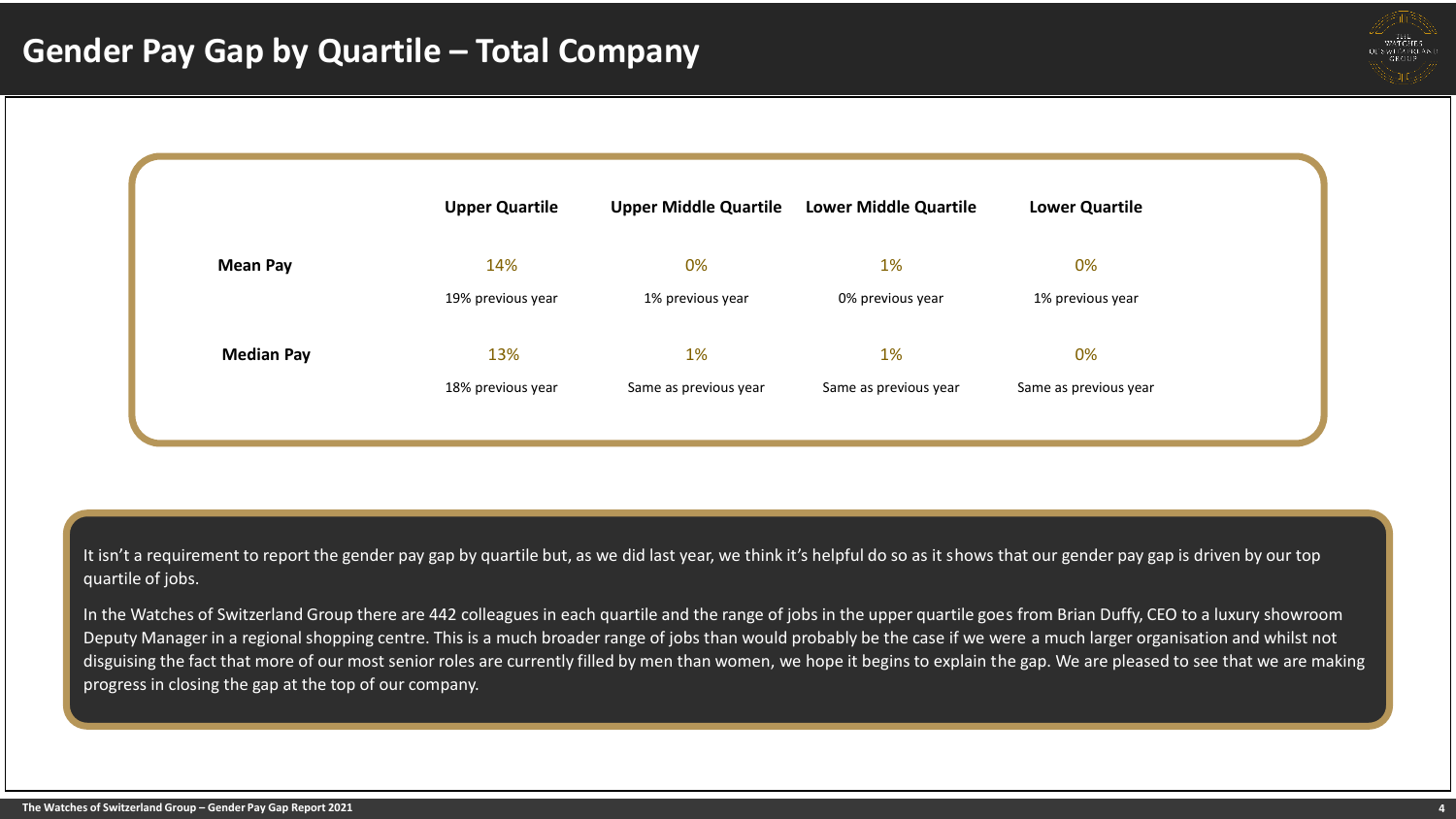

As seen opposite, the company's overall gender pay gap is driven largely by Executives in our Support Centre. However, when we look at our organisation by individual Retail divisions, we are pleased to report that we continue to make progress in closing these gaps. This reflects the ongoing progression of women into supervisory and management roles in our core business.

## **Mean Pay by Retail Fascia**

| <b>Goldsmiths</b>             | <b>Upper Quartile</b><br>3% | <b>Upper Middle Quartile</b><br>0% | <b>Lower Middle Quartile</b><br>$1\%$ | <b>Lower Quartile</b><br>$-1\%$ |  |
|-------------------------------|-----------------------------|------------------------------------|---------------------------------------|---------------------------------|--|
|                               | 8% previous year            | 2% previous year                   | Same as previous year                 | 1% previous year                |  |
| Mappin & Webb                 | -4%                         | 7%                                 | 0%                                    | 1%                              |  |
|                               | -6% previous year           | 6% previous year                   | 1% previous year                      | -1% previous year               |  |
| <b>Watches of Switzerland</b> | 13%                         | $-1%$                              | 0%                                    | 3%                              |  |
|                               | 14% previous year           | Same as previous year              | -1% previous year                     | 0% previous year                |  |

| <b>Goldsmiths</b>             | <b>Upper Quartile</b><br>7% | <b>Upper Middle Quartile</b><br>2% | <b>Lower Middle Quartile</b><br>1% | <b>Lower Quartile</b><br>$-2%$ |
|-------------------------------|-----------------------------|------------------------------------|------------------------------------|--------------------------------|
|                               | 8% previous year            | 3% previous year                   | 0% previous year                   | 0% previous year               |
| Mappin & Webb                 | $-2%$                       | 10%                                | 1%                                 | 1%                             |
|                               | -5% previous year           | 7% previous year                   | Same as previous year              | -1% previous year              |
| <b>Watches of Switzerland</b> | 8%                          | 0%                                 | 1%                                 | 5%                             |
|                               | 13% previous year           | -1% previous year                  | 0% previous year                   | 0% previous year               |